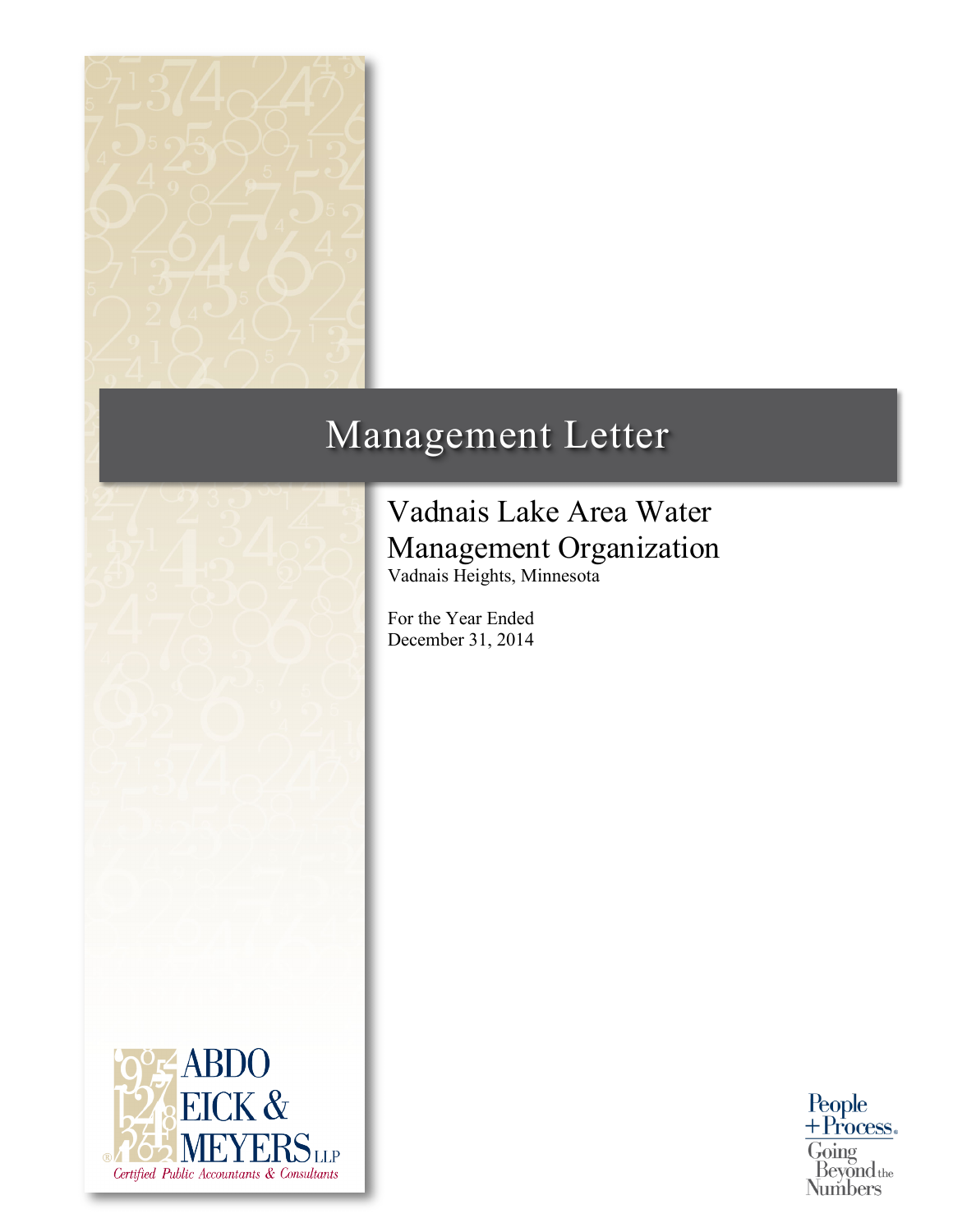February 13, 2015



Management and Board of Directors Vadnais Lake Area Water Management Organization Vadnais Heights, Minnesota

We have audited the financial statements of the governmental activities the each major fund of the Vadnais Lake Area Water Management Organization (the Organization), Vadnais Heights, Minnesota, for the year ended December 31, 2014. Professional standards require that we provide you with information about our responsibilities under generally accepted auditing standards as well as certain information related to the planned scope and timing of our audit. We have communicated such information in our letter to you dated December 2, 2014. Professional standards require that we provide you with the following information related to our audit.

# **Our Responsibility Under Auditing Standards Generally Accepted in the United States of America**

As stated in our engagement letter, our responsibility, as described by professional standards, is to express opinions about whether the financial statements prepared by management with your oversight are fairly presented, in all material respects, in conformity with accounting principles generally accepted in the United States of America. Our audit of the financial statements does not relieve you or management of your responsibilities.

Our responsibility is to plan and perform the audit to obtain reasonable, but not absolute, assurance that the financial statements are free of material misstatement. As part of our audit, we considered the internal control over financial reporting (internal control) of the Organization. Such considerations were solely for the purpose of determining our audit procedures and not to provide any assurance concerning such internal control. We are responsible for communicating significant matters related to the audit that are, in our professional judgment, relevant to your responsibilities in overseeing the financial reporting process. However, we are not required to design procedures specifically to identify such matters.

#### **Significant Audit Findings**

In planning and performing our audit of the financial statements, we considered the Organization's internal control over financial reporting (internal control) to determine the audit procedures that are appropriate in the circumstances for the purpose of expressing our opinions on the financial statements, but not for the purpose of expressing an opinion on the effectiveness of the Organization's internal control. Accordingly, we do not express an opinion on the effectiveness of the Organization's internal control.

A *deficiency in internal control* exists when the design or operation of a control does not allow management or employees, in the normal course of performing their assigned functions, to prevent, or detect and correct, misstatements on a timely basis. A *material weakness* is a deficiency, or a combination of deficiencies, in internal control such that there is a reasonable possibility that a material misstatement of the entity's financial statements will not be prevented, or detected and corrected on a timely basis. A *significant deficiency* is a deficiency, or a combination of deficiencies, in internal control that is less severe than a material weakness, yet important enough to merit attention by those charged with governance.

Our consideration of internal control was for the limited purpose described in the first paragraph of this section and was not designed to identify all deficiencies in internal control that might be material weaknesses or significant deficiencies and therefore, material weaknesses or significant deficiencies may exist that were not identified. Given these limitations, during our audit we did not identify any deficiencies in internal control that we consider to be material weaknesses. However, material weaknesses may exist that have not been identified. We did identify certain deficiencies in internal control, described below as items 2014-001 and 2014-002 that we consider to be significant deficiencies.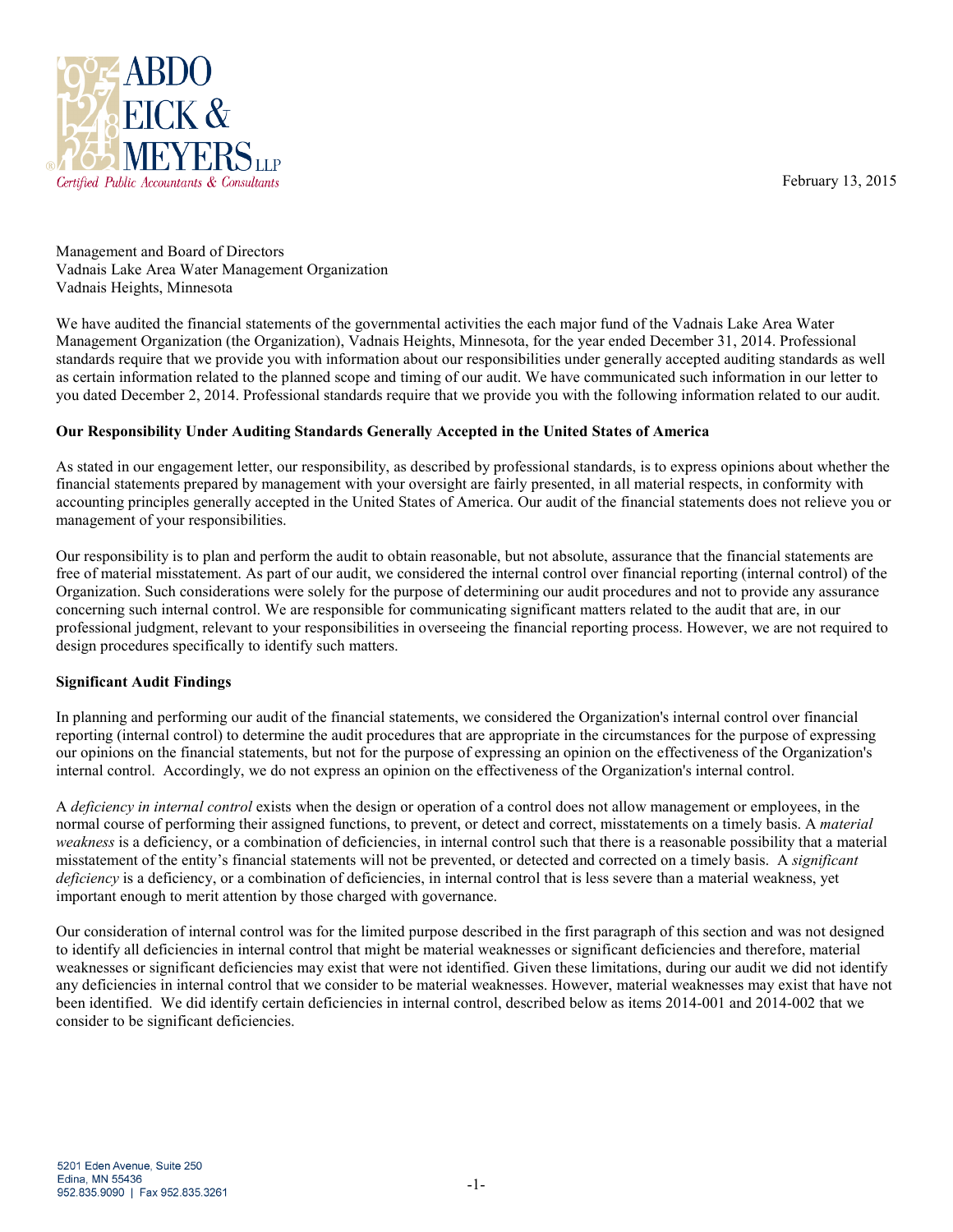#### **2014-001 Limited segregation of duties - cash disbursements and cash receipts**

| Condition:      | During our audit we reviewed procedures over cash disbursements and cash receipts and found the<br>Organization to have limited segregation of duties related to these procedures.                                                                                                                                                                                                                                       |
|-----------------|--------------------------------------------------------------------------------------------------------------------------------------------------------------------------------------------------------------------------------------------------------------------------------------------------------------------------------------------------------------------------------------------------------------------------|
| Criteria:       | There are four general categories of duties: authorization, custody, record keeping and<br>reconciliation. In an ideal system, different employees perform each of these four major functions. In<br>other words, no one person has control of two or more of these responsibilities.                                                                                                                                    |
| Cause:          | As a result of the limited number of staff, the Organization is not able to completely segregate all<br>accounting functions. For both transaction cycles, one person is performing two or more of the major<br>functions described above.                                                                                                                                                                               |
| Effect:         | The existence of this limited segregation of duties increases the risk of fraud and errors.                                                                                                                                                                                                                                                                                                                              |
| Recommendation: | While we recognize the current staff is not large enough to eliminate this deficiency, we recommend<br>the following compensating controls be implemented by the Organization. For cash disbursements,<br>we suggest that the Administrator be removed as an authorized signatory. For cash receipts, we<br>suggest that someone other than the Administrator either prepare the deposit slip or take it to the<br>bank. |

#### *Management response:*

Efforts have been made to increase the internal control available by segregating duties. A part-time Bookkeeper reconciles bank statements, prepares checks and monthly financial reports. The Program Manager, Water Resources Manager or the Education and outreach Manager open and initial bank statements and credit card statements. The same program staff also reviews and approves invoice payments within their own program areas The Administrator reviews payments and reports, makes deposits and can be one of two required signatures on checks. Monthly expenditures within budget are authorized by the Technical Commission at their monthly meeting. The Board officers are check signers and the Board of Directors must approve any changes to budgeted expenses. For now, the Organization accepts the degree of risk associated with any further segregation of duties.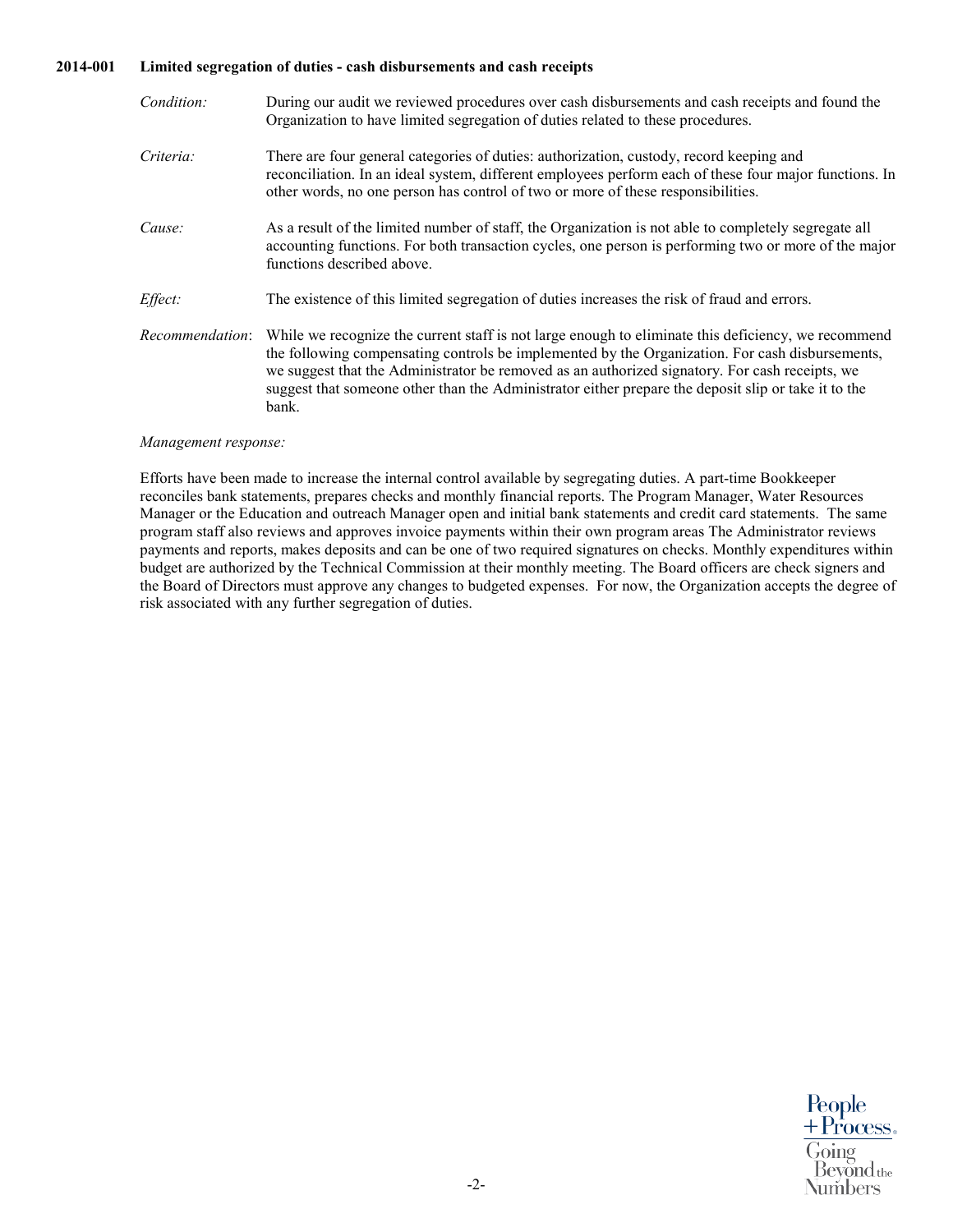#### **2014-002 Preparation of financial statements**

| Condition:      | We were requested to draft the audited financial statements and related footnote disclosures as part<br>of our regular audit services. Ultimately, it is management's responsibility to provide for the<br>preparation of your statements and footnotes, and the responsibility of the auditor to determine the<br>fairness of presentation of those statements. However, based on recent auditing standards, it is our<br>responsibility to inform you that this deficiency could result in a material misstatement to the<br>financial statements that could have been prevented or detected by your management. Essentially,<br>the auditors cannot be part of your internal control process.                                                                                                                                                                                                                              |
|-----------------|-------------------------------------------------------------------------------------------------------------------------------------------------------------------------------------------------------------------------------------------------------------------------------------------------------------------------------------------------------------------------------------------------------------------------------------------------------------------------------------------------------------------------------------------------------------------------------------------------------------------------------------------------------------------------------------------------------------------------------------------------------------------------------------------------------------------------------------------------------------------------------------------------------------------------------|
| Criteria:       | Internal controls should be in place to provide reasonable assurance over financial reporting.                                                                                                                                                                                                                                                                                                                                                                                                                                                                                                                                                                                                                                                                                                                                                                                                                                |
| Cause:          | From a practical standpoint, we both prepare the statements and determine the fairness of the<br>presentation at the same time in connection with our audit. This is not unusual for us to do with<br>organizations of your size.                                                                                                                                                                                                                                                                                                                                                                                                                                                                                                                                                                                                                                                                                             |
| Effect:         | The effectiveness of the internal control system relies on enforcement by management. The effect of<br>deficiencies in internal controls can result in undetected errors in financial reporting.                                                                                                                                                                                                                                                                                                                                                                                                                                                                                                                                                                                                                                                                                                                              |
| Recommendation: | It is your responsibility to make the ultimate decision to accept this degree of risk associated with<br>this condition because of cost and other considerations. We have instructed management to review a<br>draft of the auditor prepared financials in detail for accuracy; we have answered any questions that<br>management might have, and have encouraged research of any accounting guidance in connection<br>with the adequacy and appropriateness of classification of disclosures in your statements. We are<br>satisfied that the appropriate steps have been taken to provide you with the completed financial<br>statements. While the Organization is reviewing the financial statements we recommend a disclosure<br>checklist is utilized to ensure all required disclosures are presented and the Organization should<br>agree its financial software to the numbers reported in the financial statements. |

# *Management response:*

For now, the Organization's management accepts the degree of risk associated with this condition and thoroughly reviews a draft of the financial statements.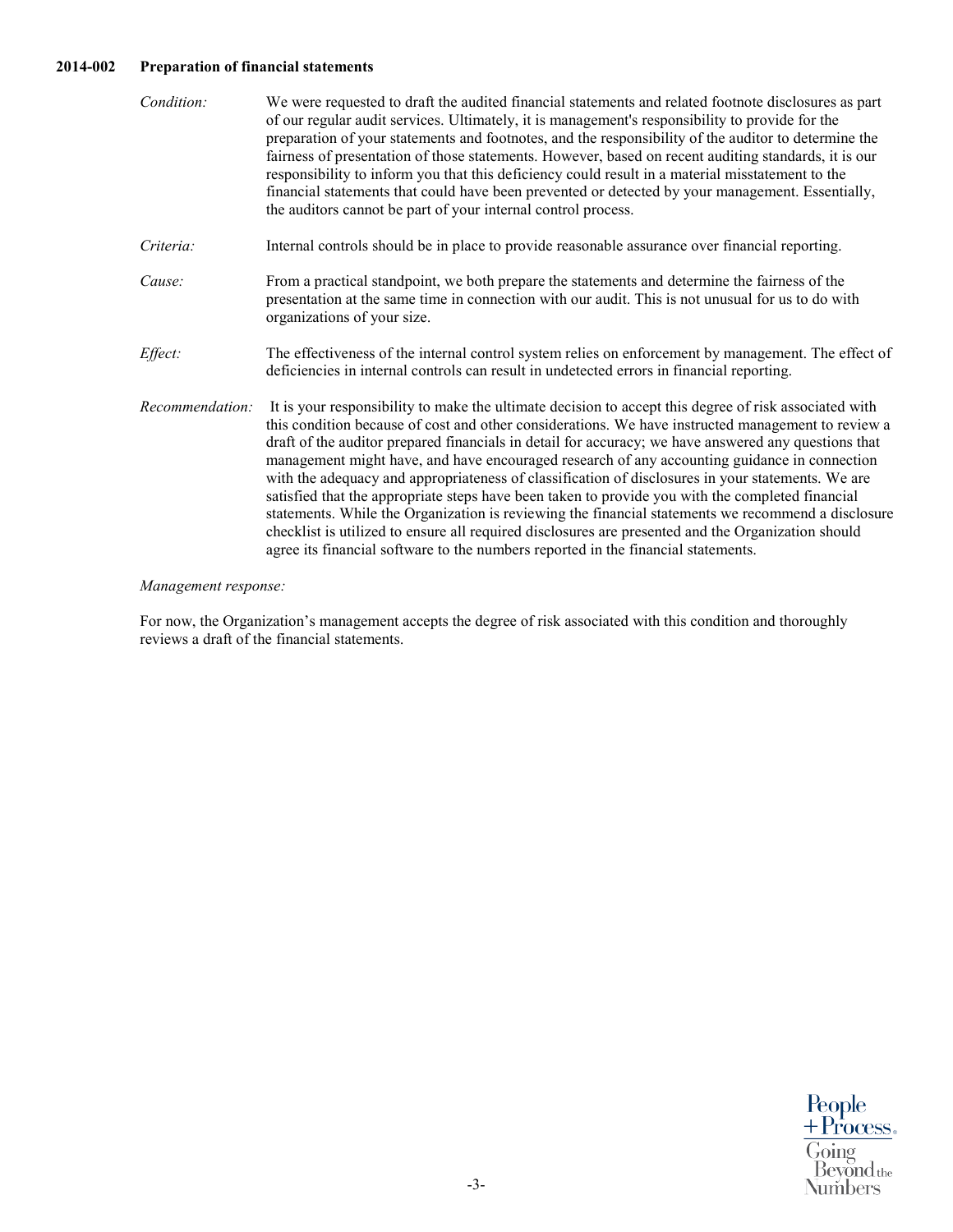# **Compliance**

As part of obtaining reasonable assurance about whether the financial statements are free of material misstatement, we performed tests of compliance with certain provisions of Minnesota statutes. However, providing an opinion on compliance with those provisions was not an objective of our audit, and accordingly, we do not express such an opinion. While our audit provides a reasonable basis for our opinion, it does not provide a legal determination on the Organization's compliance with those requirements. We noted no instances of noncompliance with Minnesota statues.

#### **Planned Scope and Timing of the Audit**

We performed the audit according to the planned scope and timing.

### **Qualitative Aspects of Accounting Practices**

Management is responsible for the selection and use of appropriate accounting policies. The significant accounting policies used by the Organization are described in Note 1 to the financial statements. No new accounting policies were adopted and the application of existing policies was not changed during the year ended December 31, 2014. We noted no transactions entered into by the Organization during the year for which there is a lack of authoritative guidance or consensus. All significant transactions have been recognized in the financial statements in the proper period.

Accounting estimates are an integral part of the financial statements prepared by management and are based on management's knowledge and experience about past and current events and assumptions about future events. Certain accounting estimates are particularly sensitive because of their significance to the financial statements and because of the possibility that future events affecting them may differ significantly from those expected. The most sensitive estimates affecting the financial statements include depreciation on capital assets and allocation of payroll.

- Management's estimate of depreciation is based on estimated useful lives of the assets. Depreciation is calculated using the straight-line method.
- Allocations of gross wages and payroll benefits are approved by the Board of Directors within the Board of Director's budget and are derived from each employee's estimated time to be spent servicing the respective functions of the Organization. These allocations are also used in allocating accrued compensated absences payable.

We evaluated the key factors and assumptions used to develop these estimates in determining that they are reasonable in relation to the financial statements taken as a whole. The disclosures in the financial statements are neutral, consistent, and clear. Certain financial statement disclosures are particularly sensitive because of their significance to financial statement users.

#### **Difficulties Encountered in Performing the Audit**

We encountered no significant difficulties in dealing with management in performing our audit.

#### **Corrected and Uncorrected Misstatements**

Professional standards require us to accumulate all known and likely misstatements identified during the audit, other than those that are trivial, and communicate them to the appropriate level of management. Management has corrected all such misstatements. In addition, none of the misstatements detected as a result of audit procedures and corrected by management were material, either individually or in the aggregate, to the opinion unit's financial statements taken as a whole.

We also assisted in preparing a number of year end accounting entries. These were necessary to adjust the Organization's records at year end to correct ending balances. The Organization should establish more detailed processes and procedures to reduce the total number of entries in each category. The Organization will receive better and timelier information if the preparation of year end entries is completed internally.

#### **Disagreements with Management**

For purposes of this letter, professional standards define a disagreement with management as a financial accounting, reporting, or auditing matter, whether or not resolved to our satisfaction, that could be significant to the financial statements or the auditor's report. We are pleased to report that no such disagreements arose during the course of our audit.

People  $+$ Process.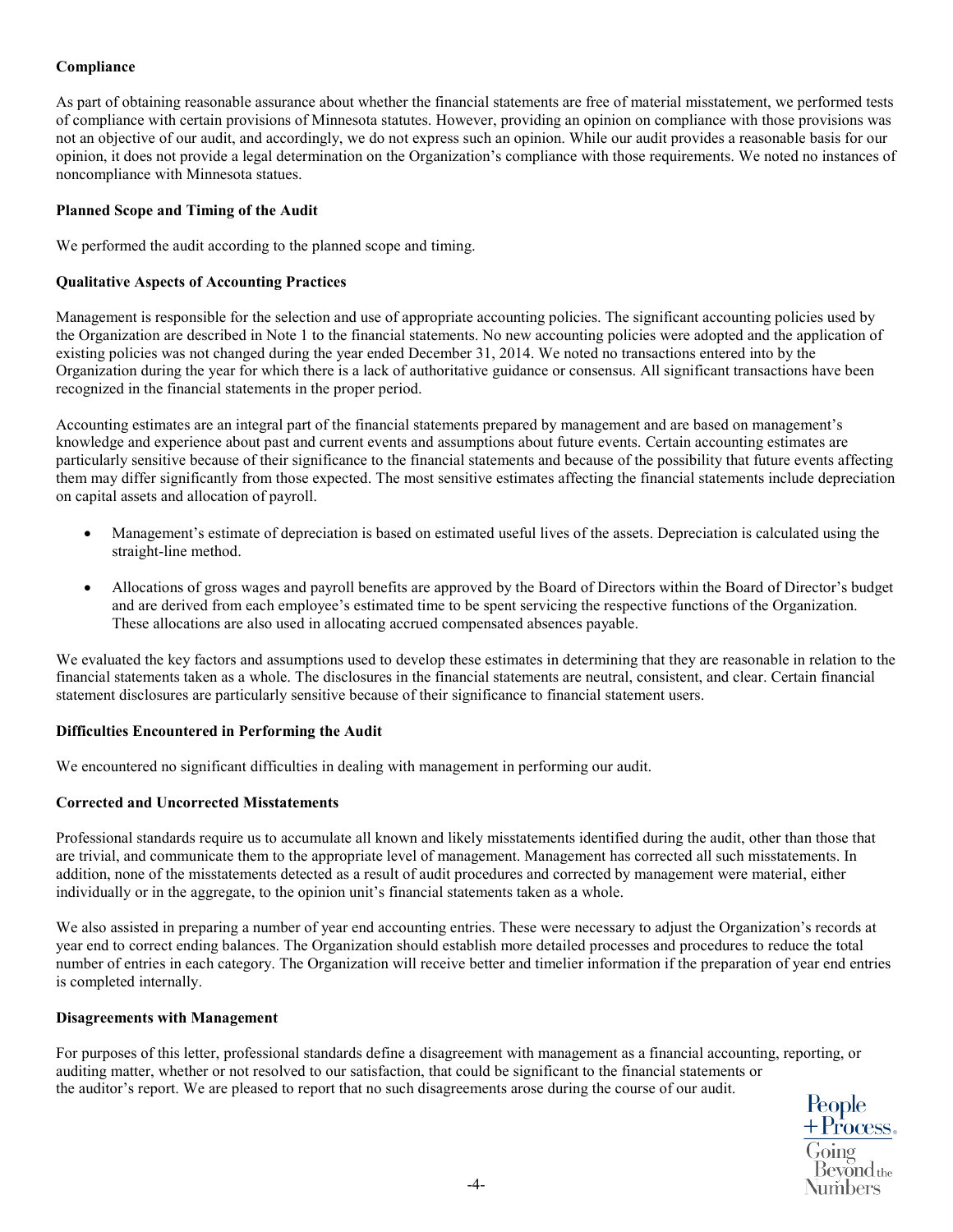#### **Management Representations**

We have requested certain representations from management that are included in the management representation letter dated February 13, 2015.

#### **Management Consultations with Other Independent Accountants**

In some cases, management may decide to consult with other accountants about auditing and accounting matters, similar to obtaining a "second opinion" on certain situations. If a consultation involves application of an accounting principle to the Organization's financial statements or a determination of the type of auditor's opinion that may be expressed on those statements, our professional standards require the consulting accountant to check with us to determine that the consultant has all the relevant facts. To our knowledge, there were no such consultations with other accountants.

#### **Other Audit Findings or Issues**

We generally discuss a variety of matters, including the application of accounting principles and auditing standards, with management each year prior to retention as the Organization's auditors. However, these discussions occurred in the normal course of our professional relationship and our responses were not a condition to our retention.

#### **Other Matters**

With respect to the supplementary information accompanying the financial statements, we made certain inquiries of management and evaluated the form, content, and methods of preparing the information to determine that the information complies with accounting principles generally accepted in the United States of America, the method of preparing it has not changed from the prior period, and the information is appropriate and complete in relation to our audit of the financial statements. We compared and reconciled the supplementary information to the underlying accounting records used to prepare the financial statements or to the financial statements themselves.

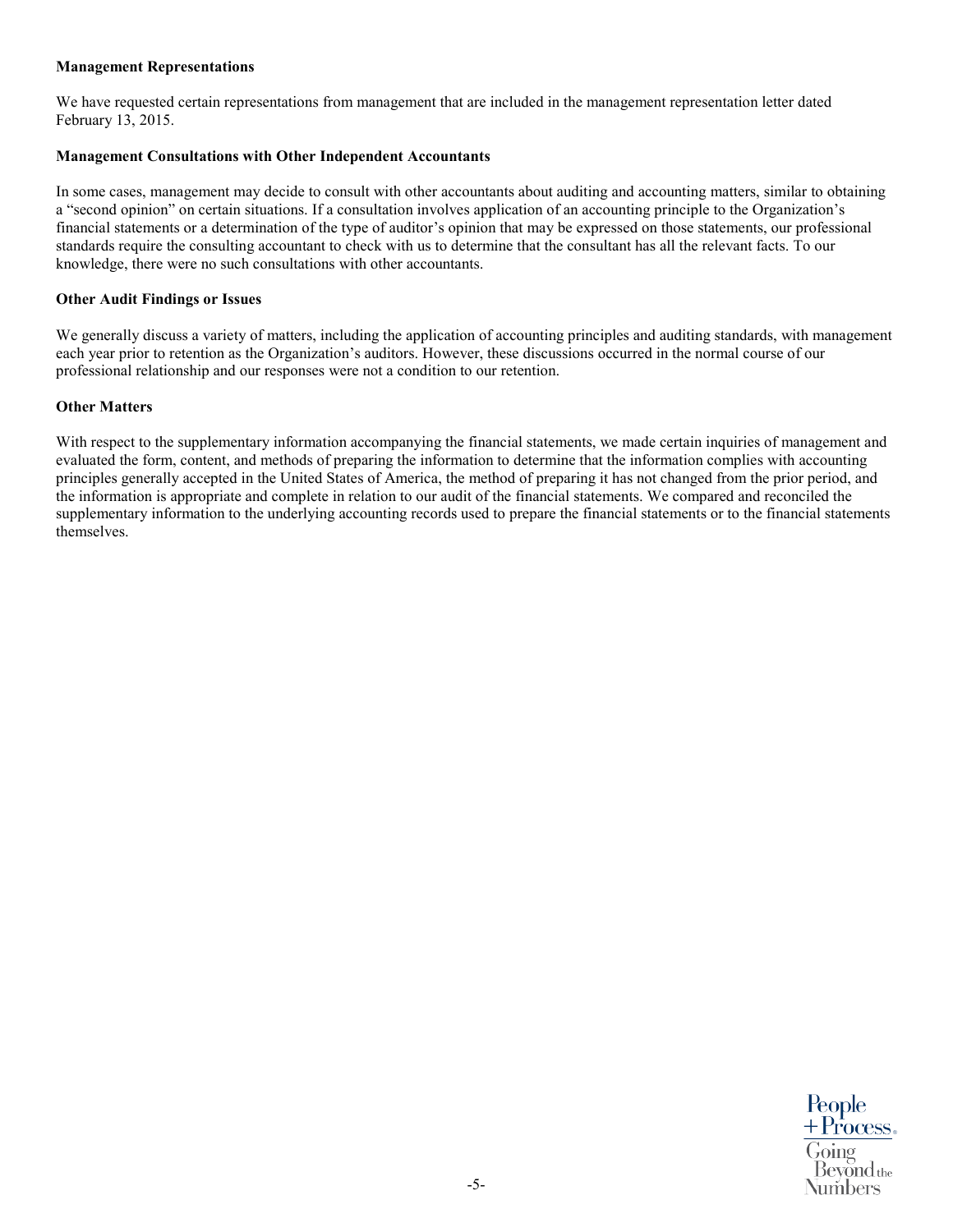#### **Financial Position and Results of Operations**

Our principal observations and recommendations are summarized on the following pages. These recommendations resulted from our observations made in connection with our audit of the Organization's financial statements for the year ended December 31, 2014.

#### **General Fund**

The fund balance at December 31, 2014 was \$520,068, a decrease of \$6,539 in comparison with the prior year. The total unassigned fund balance (\$345,068) represents 65 percent of the 2014 total expenditures, while total fund balance represents 66 percent of the 2015 budgeted expenditures.

A table summarizing the General fund balance in relation to budget follows:

| Year | General<br><b>Fund Balance</b><br>December 31 |         | <b>Budget</b><br>Year | General<br>Fund<br><b>Budget</b> |         | Percent<br>of Fund<br>Balance to<br><b>Budget</b> |  |
|------|-----------------------------------------------|---------|-----------------------|----------------------------------|---------|---------------------------------------------------|--|
| 2010 | \$                                            | 336,309 | 2011                  | \$                               | 441,526 | 76.2 %                                            |  |
| 2011 |                                               | 381,076 | 2012                  |                                  | 512,293 | 74.4                                              |  |
| 2012 |                                               | 474,533 | 2013                  |                                  | 715,674 | 66.3                                              |  |
| 2013 |                                               | 526,607 | 2014                  |                                  | 747,151 | 70.5                                              |  |
| 2014 |                                               | 520,068 | 2015                  |                                  | 785,700 | 66.2                                              |  |



# **Fund Balance as a Percent of Next Year's Budget**

People  $+$ Process. ioing  $\operatorname{Bevond}$  the Numbers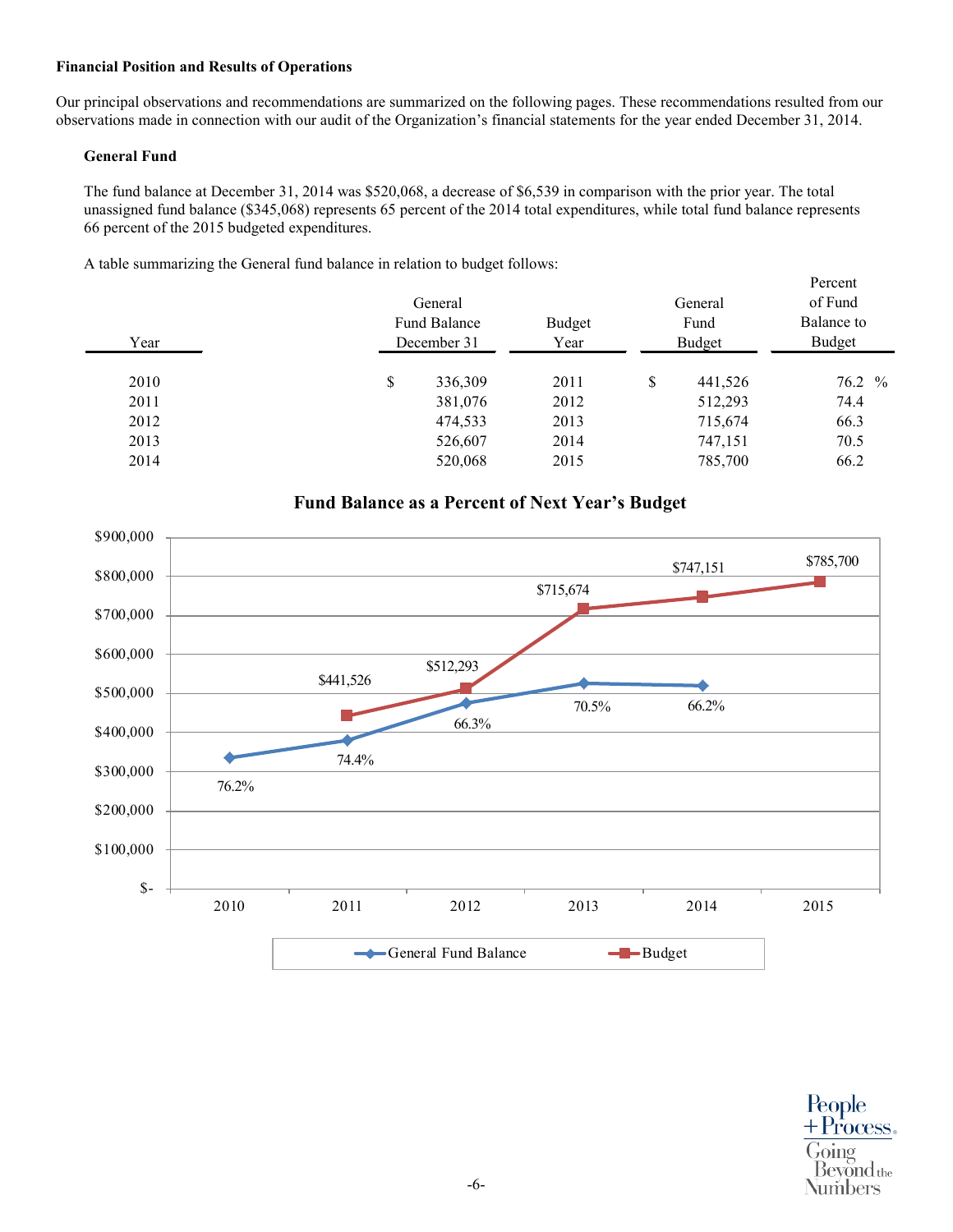The purposes and benefits of a General fund balance are as follows:

- Expenditures are incurred somewhat evenly throughout the year. However revenues are not received evenly. An adequate fund balance will provide the cash flow required to finance the General fund expenditures.
- Expenditures not anticipated at the time the annual budget was adopted may need immediate Board of Directors action. These would include capital outlay replacement, lawsuits and other items. An adequate fund balance will provide the financing needed for such expenditures.

The 2014 General fund operations are summarized as follows:

|                             | Final<br><b>Budgeted</b><br>Amounts |    | Actual<br>Amounts  |   | Variance with<br>Final Budget |  |
|-----------------------------|-------------------------------------|----|--------------------|---|-------------------------------|--|
| Revenues<br>Expenditures    | \$<br>456,151<br>747,151            | \$ | 521,026<br>527,565 | S | 64,875<br>219,586             |  |
|                             |                                     |    |                    |   |                               |  |
| Net change in fund balances | (291,000)                           |    | (6, 539)           |   | 284,461                       |  |
| Fund balances, January 1    | 526,607                             |    | 526,607            |   |                               |  |
| Fund balances, December 31  | 235,607                             |    | 520,068            | S | 284,461                       |  |

The positive variance in revenues was due to grants that the Organization received during the year. Expenditures were under budget mostly due to program and project costs being less than anticipated.

# **Future Accounting Standard Changes**

The following Governmental Accounting Standards Board (GASB) Statements have been issued and may have an impact on future Organization's financial statements:**<sup>1</sup>**

#### **GASB Statement No. 68** - *The Accounting and Financial Reporting of Pensions- an Amendment of GASB Statement No. 27*

The primary objective of this Statement is to improve accounting and financial reporting by state and local governments for pensions. It also improves information provided by state and local governmental employers about financial support for pensions that is provided by other entities. This Statement results from a comprehensive review of the effectiveness of existing standards of accounting and financial reporting for pensions with regard to providing decision-useful information, supporting assessments of accountability and interperiod equity, and creating additional transparency.

This Statement replaces the requirements of [Statement No. 27,](https://checkpoint.riag.com/app/main/docLinkNew?DocID=iGASB%3A841.2233&SrcDocId=T0GASB%3A1237.1-1&feature=ttoc&lastCpReqId=2203293) Accounting for Pensions by State and Local Governmental Employers, as well as the requirements of [Statement No. 50,](https://checkpoint.riag.com/app/main/docLinkNew?DocID=iGASB%3A932.1&SrcDocId=T0GASB%3A1237.1-1&feature=ttoc&lastCpReqId=2203293) Pension Disclosures, as they relate to pensions that are provided through pension plans administered as trusts or equivalent arrangements (hereafter jointly referred to as trusts) that meet certain criteria. The requirements of [Statements 27](https://checkpoint.riag.com/app/main/docLinkNew?DocID=iGASB%3A841.2233&SrcDocId=T0GASB%3A1237.1-1&feature=ttoc&lastCpReqId=2203293) and [50](https://checkpoint.riag.com/app/main/docLinkNew?DocID=iGASB%3A932.1&SrcDocId=T0GASB%3A1237.1-1&feature=ttoc&lastCpReqId=2203293) remain applicable for pensions that are not covered by the scope of this Statement.

This Statement is effective for fiscal years beginning after June 15, 2014. Earlier application is encouraged.

#### **How the Changes in This Statement Will Improve Financial Reporting**

The requirements of this Statement will improve the decision-usefulness of information in employer and governmental nonemployer contributing entity financial reports and will enhance its value for assessing accountability and interperiod equity by requiring recognition of the entire net pension liability and a more comprehensive measure of pension expense. Decisionusefulness and accountability also will be enhanced through new note disclosures and required supplementary information.